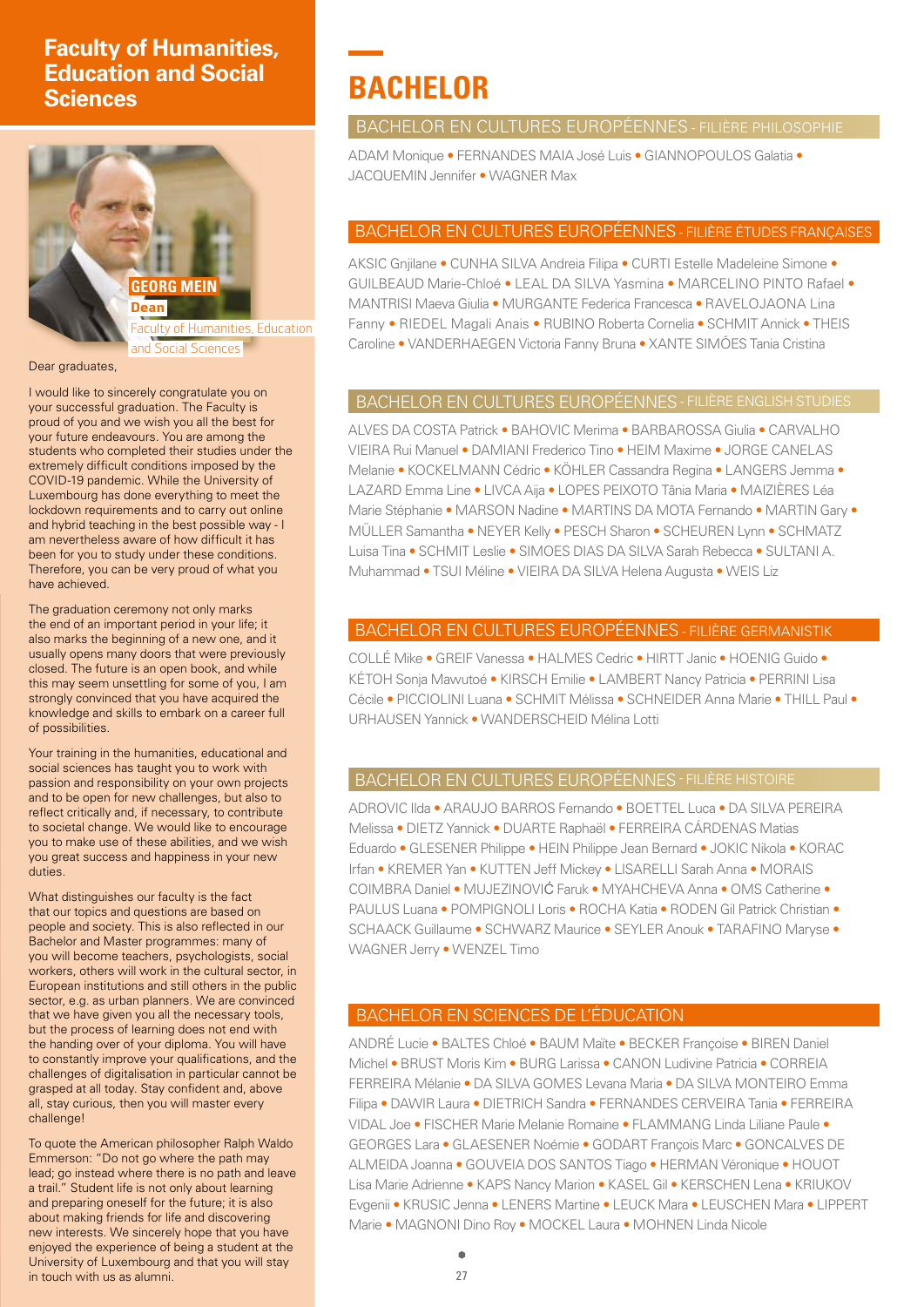#### BACHELOR EN SCIENCES DE L'ÉDUCATION (SUITE)

NEY Lis • PIP Sonja Nicoletta • ROLAND Thomas Michel • ROLL Simone Martine Josiane • ROTH Julie • SCHAMMO Andy • SCHINTGEN Daniel • SCHLESSER Fabienne • SCHMELER Sandra Caroline • SCHMIT Sarah • SCHOCK Valérie Barbara • SCHOLTES Laura • SCHWAB Megan Yvonne Sarah • SIMON Julie • SKENDEROVIC Elza • SMAILOVIC Fatmira • STOOS Anne-Marie Monique • STREFF Lena • SUMMER Philippe • SYOEN Sandy • TESSARO Lisa • THILL Danielle • WEISS Christiane Maddy Eugénie • WOLFF Lena Ginette Marcella

#### BACHELOR EN SCIENCES DE L'ÉDUCATION EN COURS D'EMPLOI

BECKER Françoise • DIETRICH Sandra • GODART François Marc • MAGNONI Dino Roy • MOHNEN Linda Nicole • SCHMELER Sandra Caroline • THILL Danielle • WEISS Christiane Maddy Eugénie

#### BACHELOR EN SCIENCES SOCIALES ET ÉDUCATIVES

AFANOU David • AMMATURO Vanessa Iman • BATISTA Jessy • BECKER Laura • BECKER Mandy • BIDINGER Jo • BLITGEN Jérôme Jean-François • BOULANGER Ben • BREDIMUS Anne • BUCHHOLTZ Deborah • CAILLIAU Gil • CARVALHO DOS SANTOS Matthieu Luis • DA CRUZ Catarina • DI PINTO Sabrina • DIAS DE ALMEIDA Claudia Sofia • DIAS LOPES Mara Patricia • EIDEN Tobias Johannes • EISEN Sheila Josette Gerard • ENGELBERG Maïté • ENGLARO Luana • EWERT Eric • FRKATOVIC Edita • GARA Sara Opalia • GEORG Kevin • GLAESENER Thierry • GLOD Jacques • GONCALVES YILMAZ Yeliz • HAENTGES Nora • HAMEN Gilles Nicolas Henri • HANCK Joe • HARPES Danielle Nelly Ernestine • HENDRICKX Martine • HILBERT Nadia • HINTGEN Vanessa • HOEPPNER Fernand Camille Nico • HUBERTY Yana • JAKOBY Meggie • KIENZI Jessica • KOCAN Emila • LARANJO FERNANDES Catarina Suzanna • LEINER Nathalie Sylvie • LOPES LIMA Zoe • MARX Cindy • MEYER Davina Claudine George • MICHELINI Nadia Eva • MOMPER Victoire Cristina • MORAO Arnaud • MOTRO Eudeline Marie Nathalie • MUJKIC Benisa • NEGRI Melanie • PAOLO Maria-Antonietta • PIRSCH Michèle • RAGIPOVIC Amela • SANCHIS GOMES Mara • SCHAAF Tessy Arlette Antoinette • SELL Lisa • SIEBENALER Lisa • SIMON Helena • SOUIDI Selina • STEFFES Alessa Isabelle • TALEVIC Melisa • THOMPSON Amy Lan • VAN RENSWOUDE Lee • VAZZOLER Kevin • VELLILAMTHADATHIL Diane Alphonsa • WAHL Sarah • WALLENDORF Lisa Vanessa • WAMPACH Lussi

#### BACHELOR EN SCIENCES SOCIALES ET ÉDUCATIVES EN COURS D'EMPLOI

BLITGEN Jérôme Jean-François • BUCHHOLTZ Deborah • DI PINTO Sabrina • DIAS DE ALMEIDA Claudia Sofia • EIDEN Tobias Johannes • EISEN Sheila Josette Gerard • ENGLARO Luana • GARA Sara Opalia • GLAESENER Thierry • GLOD Jacques • HAMEN Gilles Nicolas Henri • HANCK Joe • HILBERT Nadia • HOEPPNER Fernand Camille Nico • MICHELINI Nadia Eva • MORAO Arnaud • NEGRI Melanie • SCHAAF Tessy Arlette Antoinette

#### BACHELOR OF SCIENCE IN PSYCHOLOGY

ADAM Aline • BERNARD Steve • BRÖCKEL Ines • CARVALHAIS MARIALVES Mélanie • ERAßMY Lucas • FONTAINE Sandrine • FRANZ Paula • FUNCK Marie Sophie • GALANO Dario • GHASSABEI Shiwa-Banou • GRANDJEAN Louisa • GROHMANN Lara • HACKENBERG Léa Solveig • HENKES Jil • HOFFMANN Cathy • HOFFMANN Viktoria Thekla Seraphina • HORSCH Kim Yana • HUYBRECHTS Anne • KLINGLER Fabrice Christoph Josef • LE Madeleine Thuy Duong • LÜTJE Henning • MANNS Laura Elisabeth • MOHANAMBAL Pavithraa • MORAIS DOS REIS Lisa • NEYER Jenny • PECIREP Andrea • PEREIRA PEDROSA Rita Irene • REDING Lisa • RUTSCHMANN Jannis Merlin • SEEGER Alexandra • STAUDER Anne Bülow • TAMBLE Denise Susanne • VILA VERDE GONÇALVES Claudia Manuela • VON TEUTUL Cornelia Luisa • WILHELMS Laura Roxana • ZVEROTIC Sara

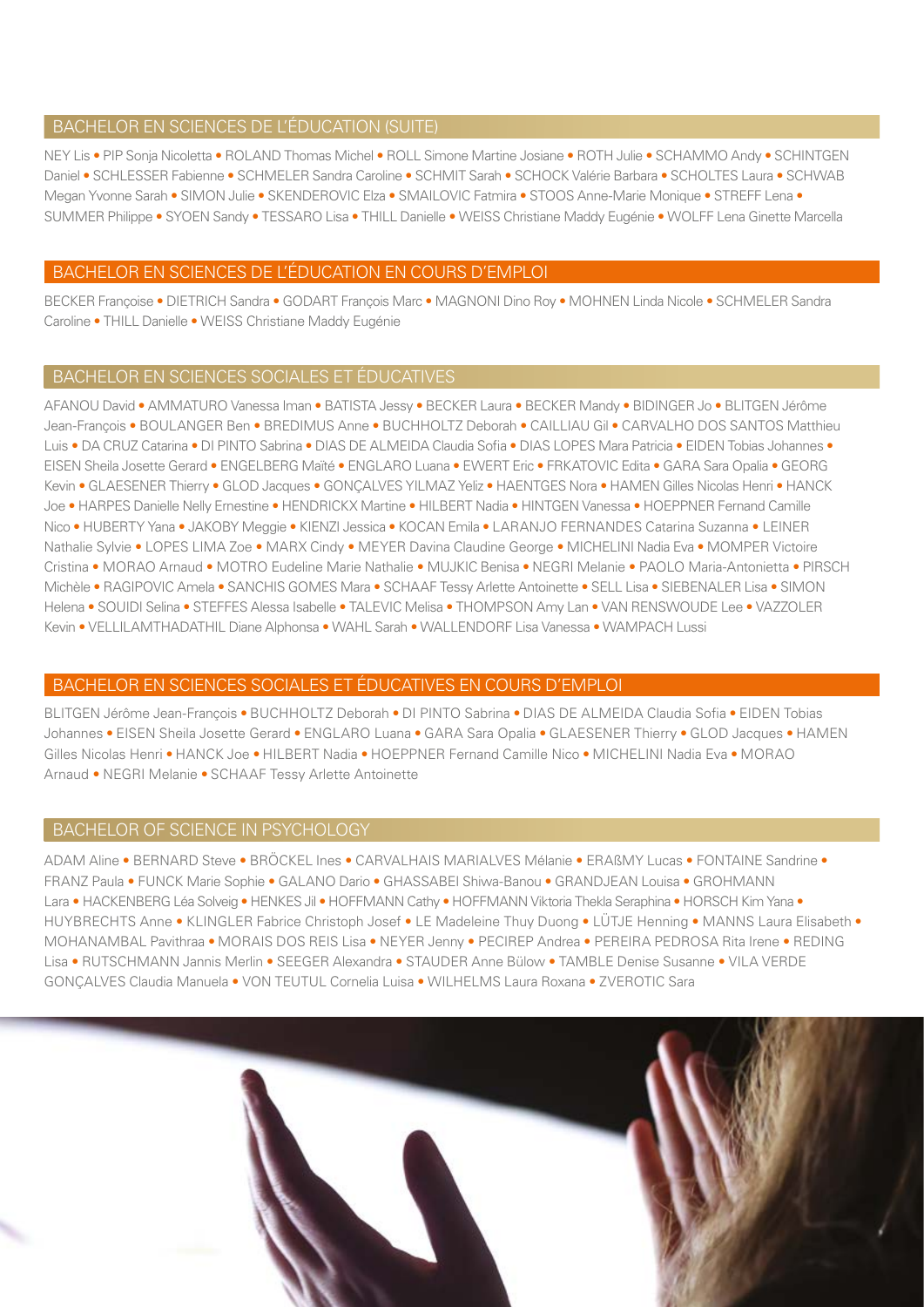

#### MASTER EN ENSEIGNEMENT SECONDAIRE - LANGUE ET LITTÉRATURE FRANÇAISES

ANDRIEUX Marvin Olivier Emmanuel Albert • ANEN Aurélie • DA SILVA GOUVEIA Adriana Filipa • FERNANDES PEREIRA Diogo Miguel • HEIDRICH Tamara • IENTILE Sonia • KEMELHAREN Rachel • MIGLIOSI Daria Alexeevna • SCHMITT Nina • SPITZER-LEMOINE Julika Hilke • VACCARO Marie • VANDEWEERD Alexis

#### MASTER EN ENSEIGNEMENT SECONDAIRE - LANGUE ET LITTÉRATURE LUXEMBOURGEOISES

GITZINGER Catherine • HEYAR Jacky Mathilde Serge • MARCHESINI Pietro Alessandro • MORES Vanessa • NOVALIC Elvira

#### MASTER EN ENSEIGNEMENT SECONDAIRE - LANGUE ET LITTÉRATURE ALLEMANDES

ACHEN Claire Aline • CEMAN Azra • CHOLLOT Alain • COREMANS Billy • CORRAL GARCIA Kay • DOLISY Joé Marco • GERSTMANN Gilles • HARDENNE Rachel • HENNEN Luka • PEPIN Lou • PINTO DOS SANTOS Ivan • PLIER Jeff Roger Claude Eli • WIES Dana • ZANGARINI Gilles • ZWANK Liz

#### MASTER EN HISTOIRE EUROPÉENNE CONTEMPORAINE

BRANDENBURGER Boris • BRITO TORRES Dinis • CAMPAGNA Milena Halina M. N. • COMES Ilaria • DECKER Emmanuel Martin Thomas • KIEFFER Yannick Nicolas Lucien • LEPESANT Alex • MONACO Anna • NDOJA Gabriel • NEVES FLOR Katia • RICKER Jordan Andrew • SANTANA Mélinda • SCHIEBEN Marvin • SOLD Jean Alvin • STAMMET Cédric Sébastien • TURDEAN Ioana • WAGENER Yannick Stéphane • WILTGEN Sidney • WOLTER Alex

#### MASTER IN LEARNING AND COMMUNICATION IN MULTILINGUAL AND MULTICULTURAL CONTEXTS

ANTONIOU Evangelia • BETTI Raphael • CHASOMERI Elissavet • CHRISTODOULOU SHOUFANI Ruby • DELGADO Stéphanie • DO Phuong Anh • EFREMOV Dmitrii • HALILAJ Blendi • HOCQ Eline • HOSSAIN Md Shahadat • IGNACZUK Odete • JOHNSON Greeshma • JOINEAU Samira • KANEVSKAYA Daria • KANZA Malanda Charline • LEADLEY Zane • LEUKAVETS Tatsiana • MENTGEN Michael Nico • METZLER Sophie Anne Marie • NAFIE Lina • OLMO Mara • PAPAMARGARITI Maria • QUINTUS Angélique Renée Nicole • SCIASCIA Giuseppina Jessica • SHAROYAN Gohar • SPEDENER Jacques • VENTURA Miriam • VERBA Iryna • VENCHEVA-TODOROVA Vessela • WALDBILLIG Kim • WISSMANN Agnes • YESAYAN Lilit • ZHANG Yimin • ZHANG Zicheng

# MASTER EN MÉDIATION

BERARDINO Domenico • DE OLIVEIRA MACHADO Sara Catarina • KRZYZANIAK Rachel Rebecca • MAMERI Zohra • NASSER Hani • NEPOMUCENO DA SILVA Aline Dayane • PAONE Santina Patrizia • SALLOUM Samar • SALOM Sahr

#### MASTER IN ARCHITECTURE

ABDULLAH Aisha • AL-ATALEH Ala'a • BABARYKA Kateryna • BABIC Eldin • BAST Desmond • KLEIN Guy Germain • KÖROGLU Hazal • LLUNJI Leandra • MADRON Karinne Lynda • RADHAKRISHNAN Koushik • SCHOMER Tim

#### MASTER IN GEOGRAPHY AND SPATIAL PLANNING

CASTAIGNE Aurélie • MADER FURTADO DOS SANTOS Marcela • ROLLER Melissa • SANTHAKUMAR Sinthusha • ZLATANOVA Kristin

# MASTER IN EUROPEAN GOVERNANCE

ARCHONTAKI Chrysoula • ÇELA Sara • DA PORTO Angelica • GIL BESADA Laura • IGNATOVA Daniela • LIPOVINA Tara • MANZONI Daniel • MEYER Stéphanie • MORRISOVA Michaela • MORTELETTE Alexandre • NAGY Szabolcs • PANAGIOTAKIS Evangelos • SAKARAM Rusheel • SKUBINA Ieva